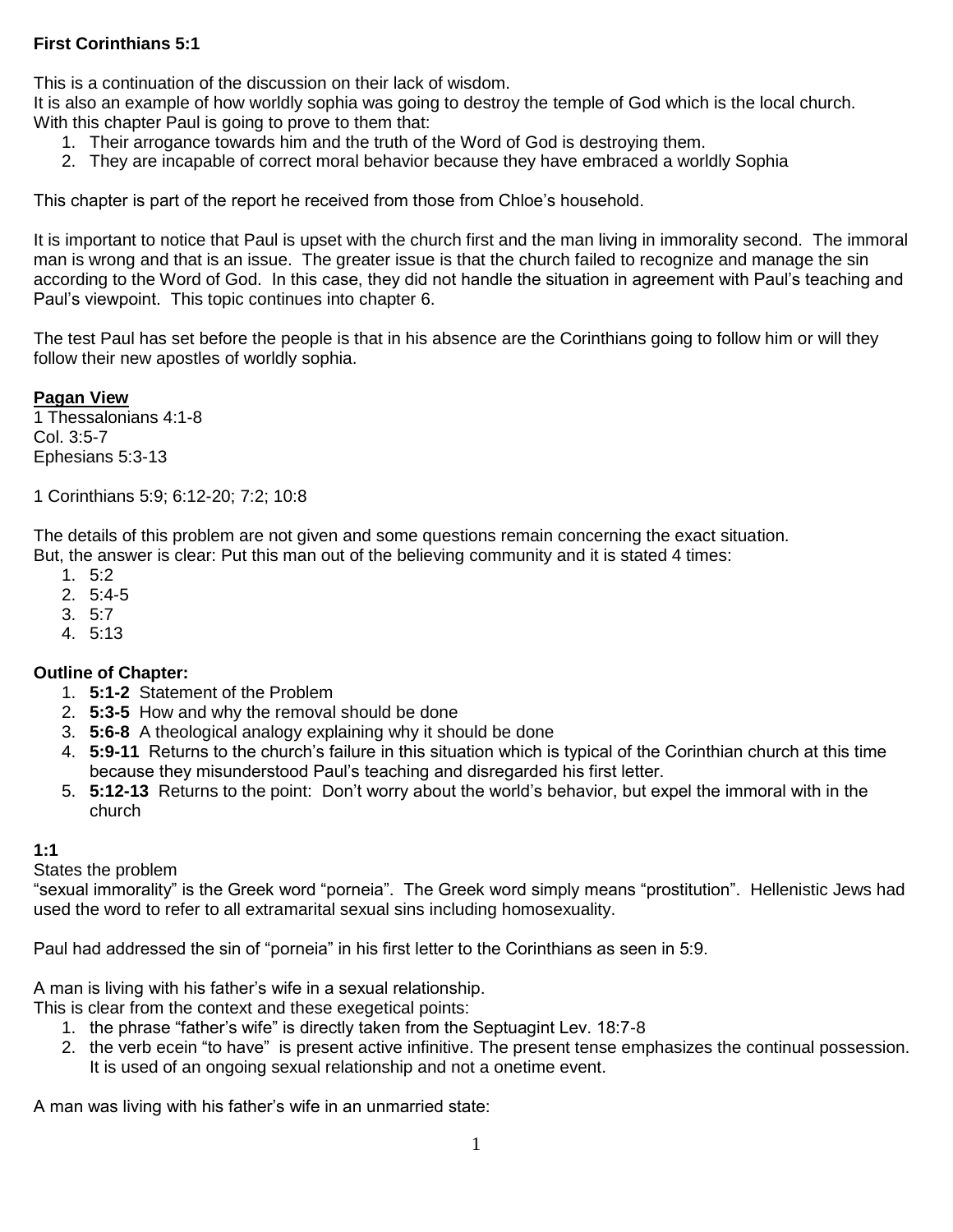- 1. this is forbidden in the OT law
- 2. this was forbidden by the rabbis
- 3. this was forbidden by Roman law as well.

# **1:2**

States the church's response to the problem.

The church is:

- 1. "proud"
	- a. "take pride in" in 4:6
	- b. "arrogant" in 4:18 (This chapter then serves as an illustration of the church's arrogance towards the word of God)
	- c. The problem here is they are holding their "wisdom" or "theology" over Paul's teaching and saying we like ours better. Paul's point: How can their theology be better if it allows this kind of immoral behavior. Even the Pagan's own thinking reject this.
	- d. In other words, false Christian teaching is worse than what the Pagan's gather from general revelation.
	- e. This is true of all false religions. Religion can override the natural conscience that God has given man.
	- f. Classic example in scripture is found in 1 Timothy 4:1-4. Religion is the context and religion sears the conscience that God gave man. Every one knows according to Romans 1 and Romans 2:13-15
- 2. "boasting" (5:6)
	- a. 1:29 "so that no one may boast before him"
	- b. 1:31 "Let him who boasts boast in the Lord."
	- c. 3:21 "So then, no more boasting about men!"
	- d. 4:7 "And if you did receive it, why do you boast as though you did not?"
	- e. All of the examples of the word "boasting" in First Corinthians are stated in context with God, the word of God or human wisdom.
	- f. The boasting here is the exaltation of their own ways over God's ways.

*"filled with grief"* is επενθησατε "epenthasate" which means mourn and to express deep sorrow as one mourning for the dead.

### **5:3-4**

The Corinthians have just had their position stated by Paul, now Paul states his position.

The Corinthians have not taken action, but Paul, even in his absence, has taken action.

**"with you in spirit"** may be like saying "you are in my thoughts".

In Paul's thoughts he has already passed judgment.

Paul is telling them to consider his "thoughts" or his "spiritual position" on this matter when they bring it up for a point of discussion at their nest church meeting.

But, Paul's use of his "spirit" and "I am with you in spirit (or, Spirit)" means much more than Paul's thoughts. It has to do with the new life in Christ and the new age where we are indwelt by the same Holy Spirit.

Colossians 2:5 "present with you in spirit"

**"Judgment"** is *κεκρικα* "kekrika" is perfect indicative active. The perfect emphasizes the continuing results of the decision he has reached.

### **5:6**

Paul's primary concern is not for the individual but for the church

"Boast" is a synonym for "proud" in 5:2

"Not Good" could be translated closer to the Greek meaning as "not praise worthy."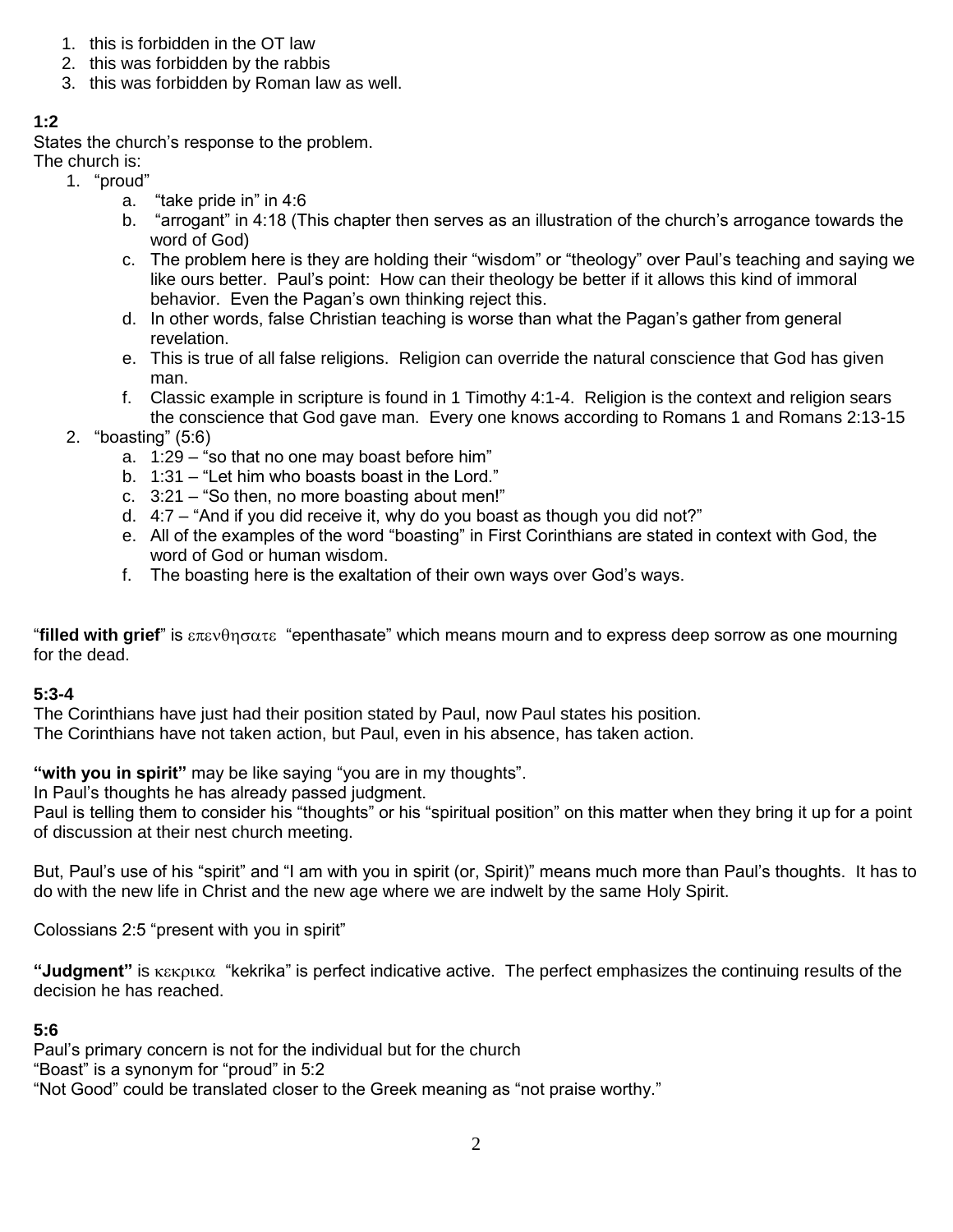"A little yeast" refers to "a little corruption"

Corruption moves through a group of people just like a small amount of yeast moves through the whole batch of dough

In Galatians 5:9 Paul says the same things "A little yeast works through the whole batch of dough" to refer to corrupt teaching.

"Yeast" ("zumh" or "zume") is "leaven". Yeast was not easily available in the ancient world so a little dough from the previous week was allowed to ferment and was placed in the new dough. This would make the bread light (sourdough bread). The danger of this fermented part of the loaf causing infection increased as each week passed.

### **5:7**

Exodus 12:14-20 verse 15 says, "Remove the yeast from your houses"

Paul's imagery breaks down since they are already positionaly "new yeast" so Paul corrects himself. They must now act like they are.

- 1. Spiritually they have already had the old leaven removed.
- 2. Temporarily they must now remove the old leaven in their thinking and actions

The statement "Get rid of the old yeast" is in imperative or the voice of command. But, this is only possible because of the statement, "as you really are" which is in the indicative or the voice of reality.

Paul uses the second part of this verse to reestablish how they became the new yeast: the Passover lamb. The sacrifice of Christ was the removal of the "old" leaven that infected us.

### **5:8**

"Keep" is in the present tense indicating a continual keeping of the feast

What is the "Feast"?

- 1. The Feast of Unleaven Bread was a 7 day feast that began after the Passover lamb was sacrificed. The Jews were forbidden to eat anything leavened during this feast.
- 2. Our "Feast" that we are observing is the church age which began after the Christ was sacrificed:
	- a. The bread with yeast is:
		- 1. Malice "kakias" describes a vicious disposition
		- 2. Wickedness -
	- b. The bread without yeast is:
		- 1. Sincerity Literal meaning "checked by sunlight" and means "pure motives"
		- 2. Truth

These two things, sincerity of motive and walking in the truth (God's reality), are the basis of our judging and our receiving of rewards.

Keep the Feast indicates:

- 1. The removal the immoral brother
- 2. The observance of the standards of the "Feast" by removing the "infectious" leaven
	- a. In the church
	- b. In their lives

#### **5:9**

In Paul's previous letter he wrote not to associate with sexually immoral people.

"Associate" "sunanamignusqai" is in present tense middle voice which points at a regular association. It means "to mix together, to mix up with, to associate with.

This is applied in 2 Thessalonians after a second warning for idleness

- 1. 1 Thess. 4:11-12 and 5:14 is their first warning
	- 2. 2 Thess. 3:6-7